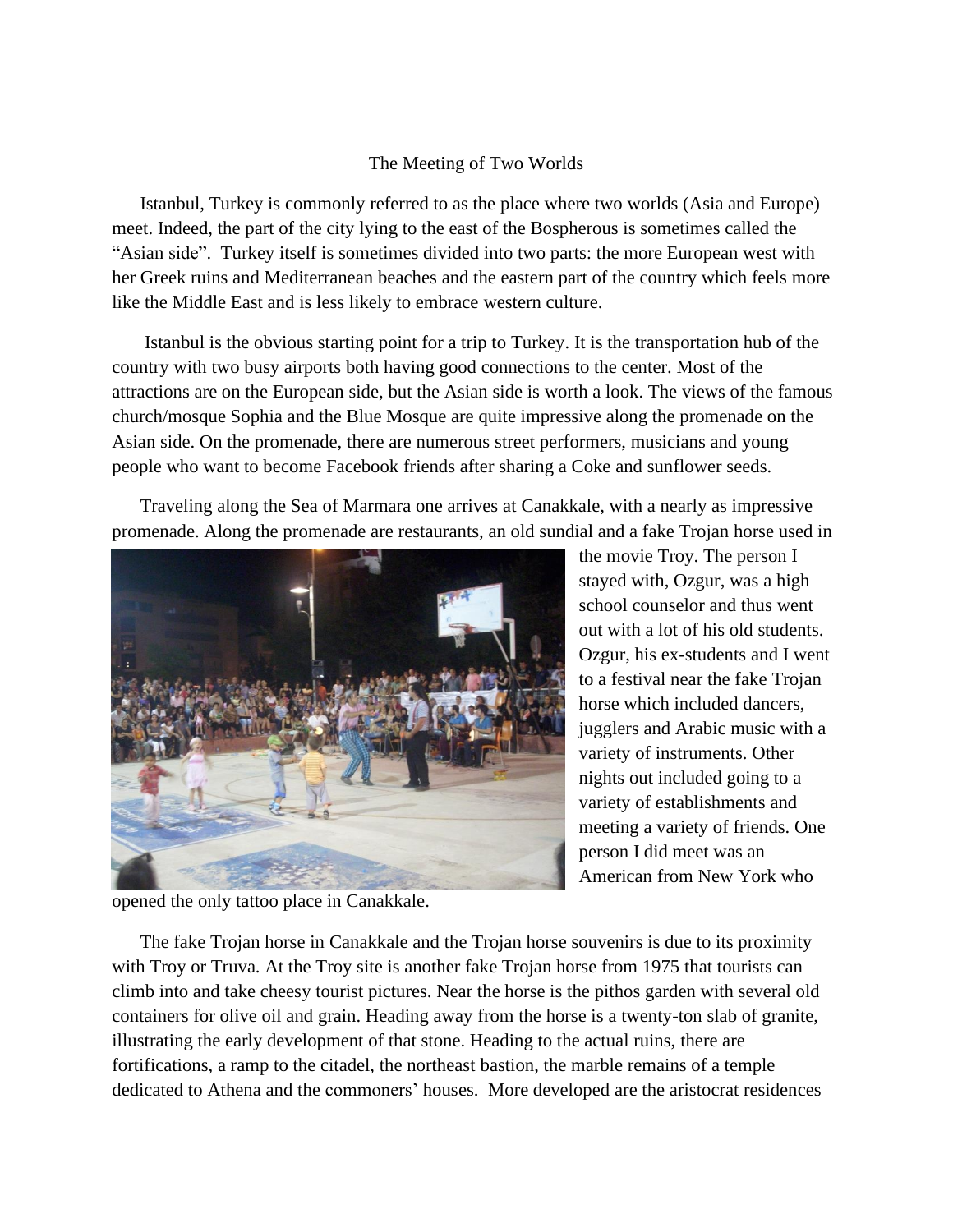which are bigger and physically higher than the commoners' houses, the sanctuary, the amphitheater, the south gate and a drainage system. East of the main complex is a water cave as they had a god associated with water.

What makes the ruins at Troy notable is both their historical significance and also the trenches in which visitors can see the clearly labeled multiple layers of Troy. The multiple layers are due to the city being destroyed and rebuilt several times with the Troy of Trojan horse fame being the sixth reincarnation. The different eras can be seen in several ways such as different colored limestone and the Schliemann trench named after the famous German archeologist. In this trench, the layers are numbered one through nine with Roman numerals, reflecting the different Troys.

Another historic, albeit not ancient, day trip from Canakkale is to Gallipoli. Gallipoli is where the Western Allies attempted to break through the Central Powers and help supply their partner, the Russians, in World War I. The battle is hugely important for Australians and New Zealanders (whose combined forces were called ANZAC forces) as well as for Turks. For Aussies and Kiwis who helped fight with the allies, it's the first time their newly formed and developing countries proved their merit in a major war. For the Turks, it's when a young military leader Mustafa Kamel, who later became the head of modern Turkey under the name Ataturk, fought bravely versus the Allied forces and gained notoriety. Tourists from all three countries visit their respective cemeteries with the ANZAC one containing John Simpson. He was a



soldier who continually saved wounded soldiers from a nearby hill, walking amongst the shrapnel and rifle fire, with the help of his donkey until he was killed.

The Gallipoli tour describes a variety of battles and strategies. Generally, the first stop is ANZAC Cove where the ANZAC forces landed and set up base although there are two possible sites for the cove. A nearby museum illustrates soldiers and skeletal remains as well as bullets